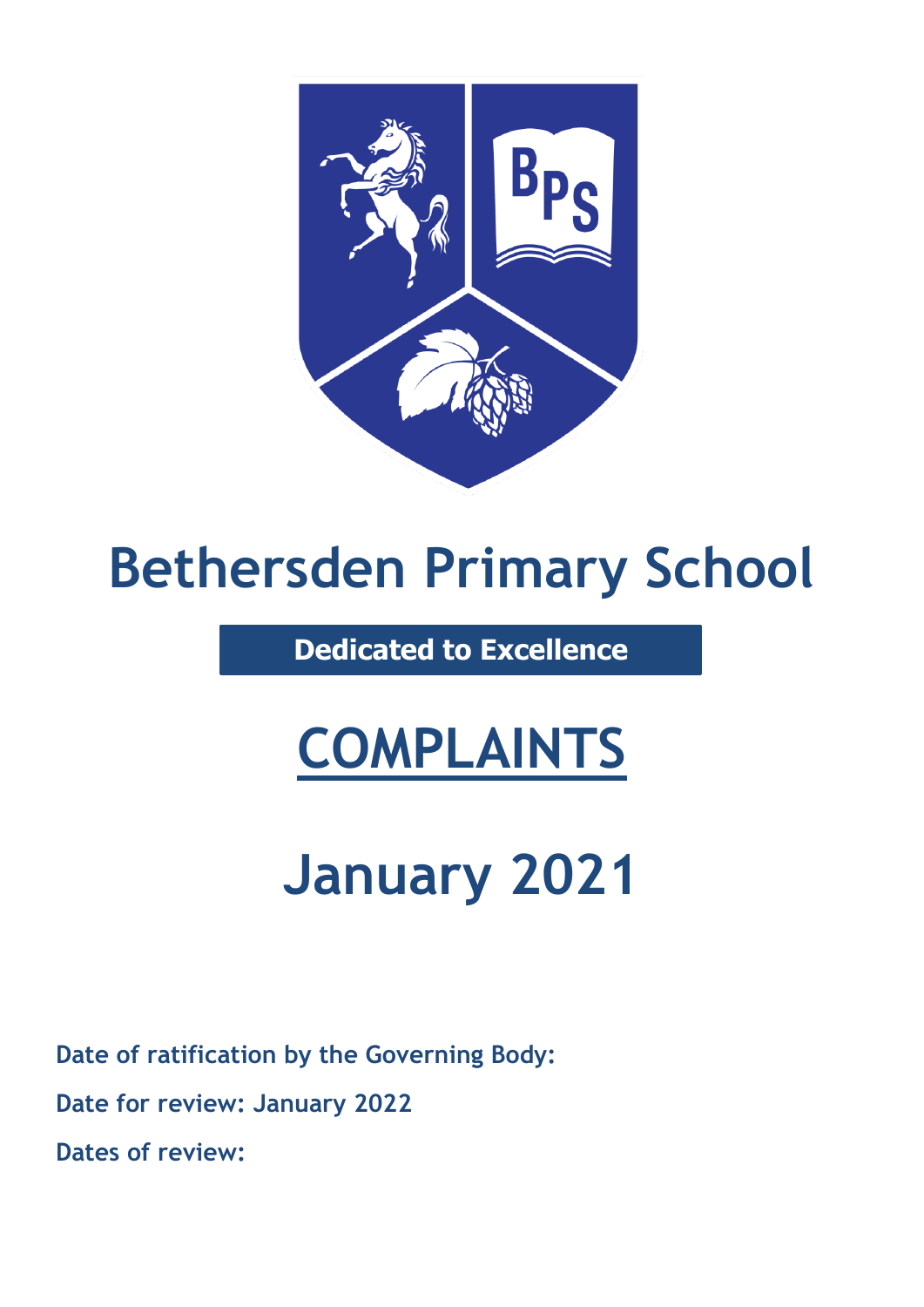## **1. Who can make a complaint?**

This complaints procedure is not limited to parents or carers of children that are registered at the school. Any person, including members of the public, may make a complaint to Bethersden Primary School about any provision of facilities or services that we provide. Unless complaints are dealt with under separate statutory procedures (such as appeals relating to exclusions or admissions), we will use this complaints procedure.

## **2. The difference between a concern and a complaint**

A concern may be defined as '*an expression of worry or doubt over an issue considered to be important for which reassurances are sought'*.

A complaint may be defined as '*an expression of dissatisfaction however made, about actions taken or a lack of action*'.

It is in everyone's interest that concerns and complaints are resolved at the earliest possible stage. Many issues can be resolved informally, without the need to use the formal stages of the complaints procedure. Bethersden Primary School takes concerns seriously and will make every effort to resolve the matter as quickly as possible.

If you have difficulty discussing a concern with a particular member of staff, we will respect your views. In these cases, the complaints coordinator Mr. Stuart Gawthorpe, *Headteacher*, will refer you to another staff member. Similarly, if the member of staff directly involved feels unable to deal with a concern, Mr. Gawthorpe will refer you to another staff member. The member of staff may be more senior but does not have to be. The ability to consider the concern objectively and impartially is more important.

We understand however, that there are occasions when people would like to raise their concerns formally. In this case, Bethersden Primary School will attempt to resolve the issue internally, through the stages outlined within this complaints procedure.

## **3. How to raise a concern or make a complaint**

A concern or complaint can be made in person by parents, carers (including parents or carers no longer at this school) and members of the public, in writing or by telephone. They may also be made by a third party acting on behalf on a complainant, as long as they have appropriate consent to do so.

Concerns should be raised with either the class teacher or Headteacher in the first instance. At this stage informal mediation may be offered. While this can be useful in helping the school and complainants reach an agreement and move forward, there are times when it may not be the most appropriate course of action.

Mediation can:

- provide a helpful mechanism for discussion when a concern is raised
- help to rebuild the relationship between all parties

It should not be used as a substitute for an investigation during the formal stages of the complaints procedure.

If neither the complainant nor the school considers that mediation will serve any practical purpose at this point, the complainant will not be prevented from moving to the next investigative stage of the complaints procedure.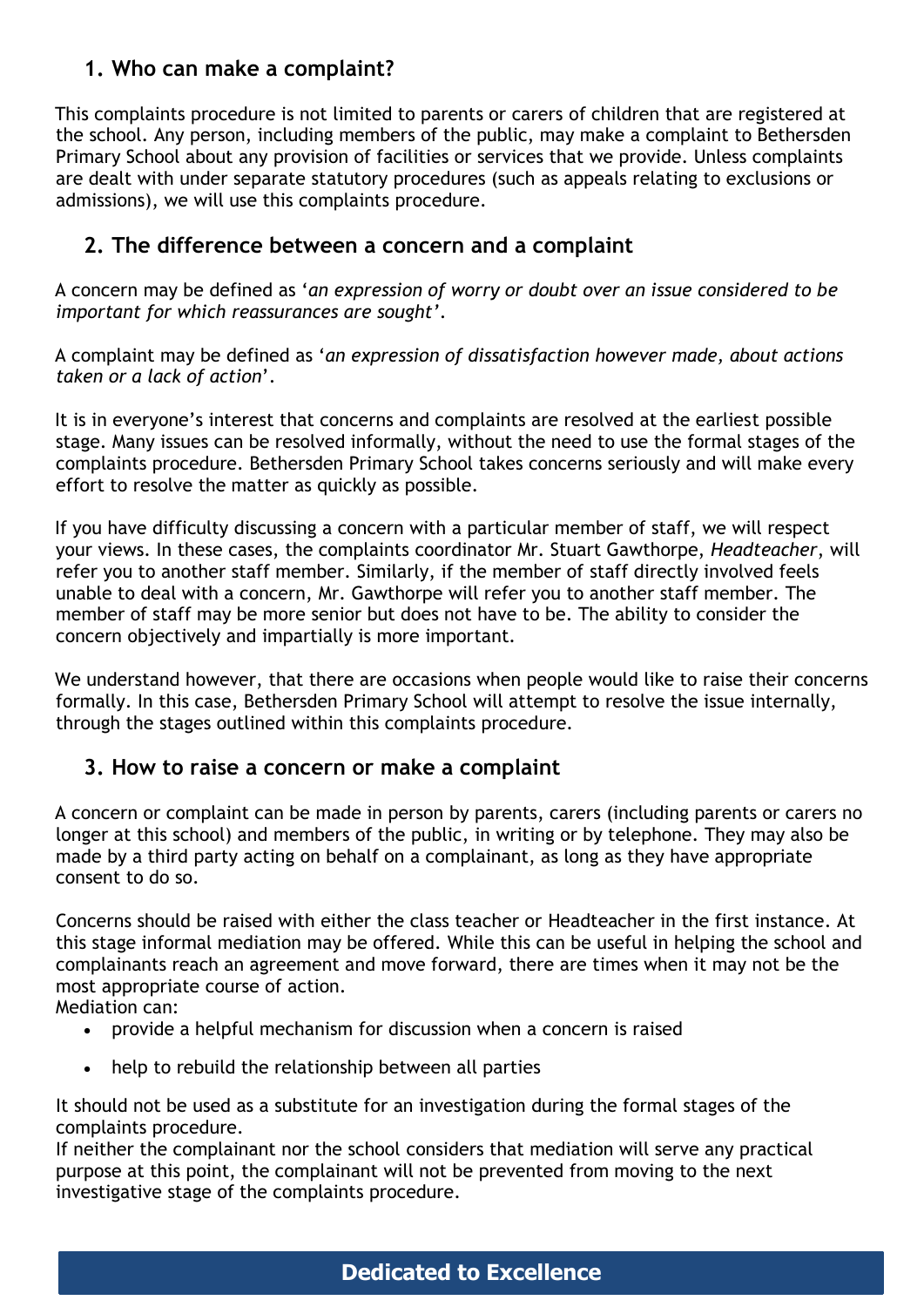If the issue remains unresolved, the next step is to make a formal complaint.

Complainants should not approach individual governors to raise concerns or complaints. They have no power to act on an individual basis and it may also prevent them from considering complaints at Stage 2 of the procedure.

Complaints against school staff (except the Headteacher) should be made in the first instance, to Mr. Stuart Gawthorpe (Headteacher) via the school office*.* Please mark them as Private and Confidential.

Complaints that involve or are about the Headteacher should be addressed to Mrs Jenn Read (the Chair of Governors), care of the complaints coordinator via the school office. Please mark them as Private and Confidential.

Complaints about the Chair of Governors, any individual governor or the whole governing body should be addressed to Mrs Lynne Clemitson (the complaints coordinator &/or the Clerk to the Governing Body) via the school office. Please mark them as Private and Confidential.

For ease of use, a template complaint form is included at the end of this procedure. If you require help in completing the form, please contact the school office. You can also ask third party organisations like the Citizens Advice to help you.

In accordance with equality law, we will consider making reasonable adjustments if required, to enable complainants to access and complete this complaints procedure. For instance, providing information in alternative formats, assisting complainants in raising a formal complaint or holding meetings in accessible locations.

## **4. Anonymous complaints**

We will not normally investigate anonymous complaints. However, the Headteacher or Chair of Governors, if appropriate, will determine whether the complaint warrants an investigation.

### **5. Time scales**

You must raise the complaint within three months of the incident or, where a series of associated incidents have occurred, within three months of the last of these incidents. We will consider complaints made outside of this time frame if exceptional circumstances apply.

## **6. Complaints received outside of term time**

We will consider complaints made outside of term time to have been received on the first school day after the holiday period.

## **7. Scope of this Complaints Procedure**

This procedure covers all complaints about any provision of community facilities or services by Bethersden Primary School, other than complaints that are dealt with under other statutory procedures, including those listed below.

| <b>Exceptions</b>                | Who to contact                                              |
|----------------------------------|-------------------------------------------------------------|
| Admissions to schools            | For concerns about admissions please see the School's       |
| Statutory assessments of Special | Admissions Policy or contact Kent County Council Admissions |
| <b>Educational Needs</b>         | team                                                        |
| School re-organisation proposals |                                                             |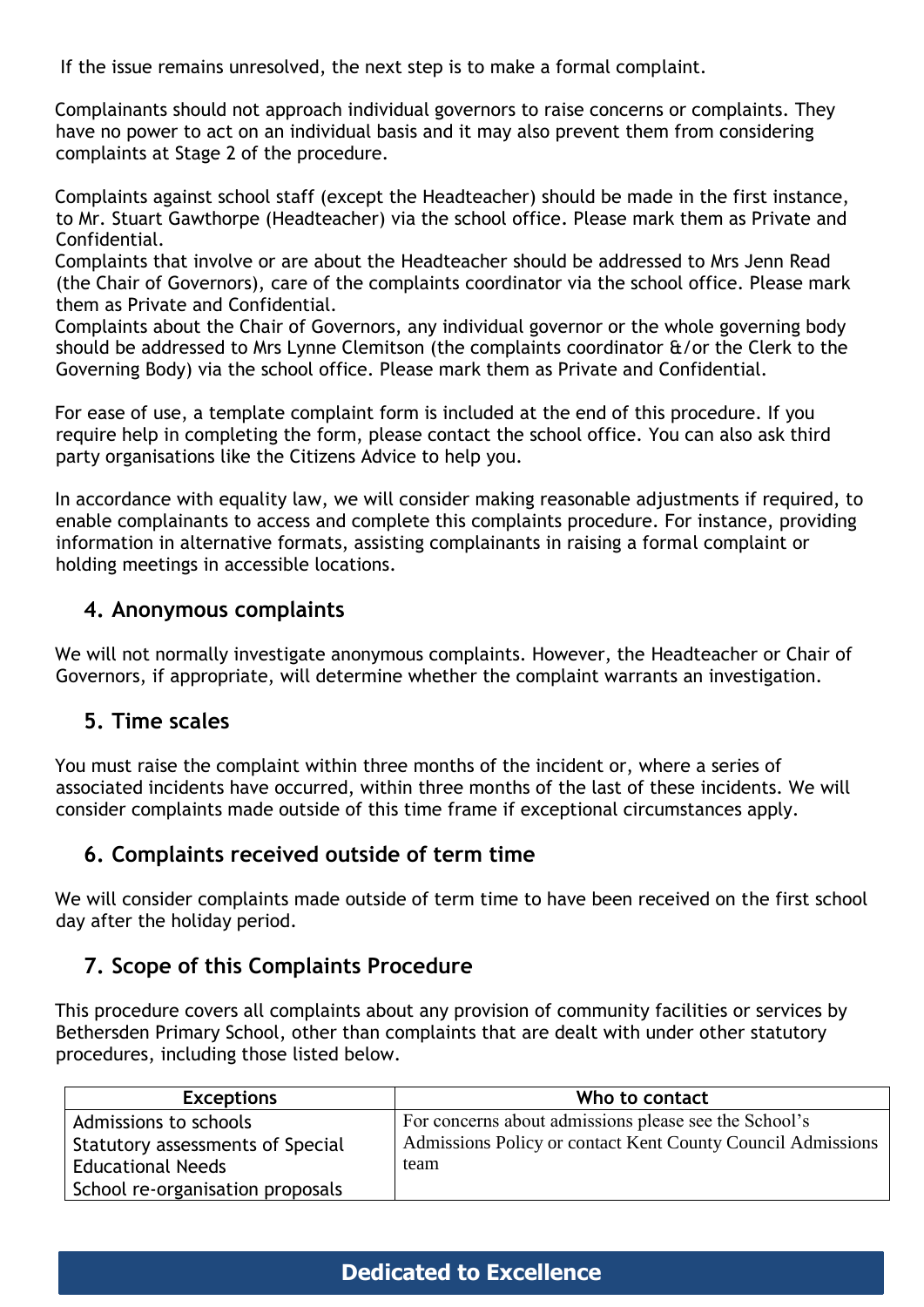|                                                               | Special Educational Needs: The Complainant can use this<br>policy to complain unless the Complainants child has an<br>Education Health and Care Plan and the Complainant wishes to<br>appeal against a decision that the Local Authority has taken. If<br>this is the case, the Complainant needs to contact the Local<br>Authority<br>School re-organisation proposals should be raised with the<br><b>KCC Contact Centre 01622 671411</b>                                                         |
|---------------------------------------------------------------|-----------------------------------------------------------------------------------------------------------------------------------------------------------------------------------------------------------------------------------------------------------------------------------------------------------------------------------------------------------------------------------------------------------------------------------------------------------------------------------------------------|
| Matters likely to require a Child<br>Protection Investigation | Complaints about child protection matters are handled<br>under our child protection and safeguarding policy and in<br>accordance with relevant statutory guidance.                                                                                                                                                                                                                                                                                                                                  |
|                                                               | If you have serious concerns, you may wish to contact<br>the local authority designated officer (LADO) who has<br>local responsibility for safeguarding or the Multi-Agency<br>Safeguarding Hub (MASH).<br>LADO Team contact number: 03000 410 888,<br>Email: kentchildrenslado@kent.gov.uk (This is not on<br>the model policy)                                                                                                                                                                    |
| Freedom of Information                                        | Subject Access Requests and Freedom of Information<br>Requests: please see the School's Data Protection and<br><b>Freedom of Information Policies</b>                                                                                                                                                                                                                                                                                                                                               |
| Exclusion of children from school*                            | Further information about raising concerns about<br>exclusion can be found at: www.gov.uk/school-<br>discipline-exclusions/exclusions.<br>*complaints about the application of the behaviour<br>policy can be made through the school's complaints<br>procedure. Add a link to school behavior policy.                                                                                                                                                                                              |
| Whistleblowing                                                | We have an internal whistleblowing procedure for all our<br>employees, including temporary staff and contractors.<br>The Secretary of State for Education is the prescribed<br>person for matters relating to education for<br>whistleblowers in education who do not want to raise<br>matters direct with their employer. Schools should check<br>that their whistleblowing policy matches the guidance<br>referenced in this policy. Referrals can be made at:<br>www.education.gov.uk/contactus. |
|                                                               | Volunteer staff who have concerns about our school<br>should complain through the school's complaints<br>procedure. You may also be able to complain direct to<br>the LA or the Department for Education (see link above),<br>depending on the substance of your complaint.<br>Anonymous complaints; please refer to the schools<br>whistleblowing policy.                                                                                                                                          |
| Staff grievances                                              | Staff grievance, capability or disciplinary; these are<br>covered by separate School Policies & Procedures.                                                                                                                                                                                                                                                                                                                                                                                         |
| Staff conduct                                                 | Complaints about staff will be dealt with under the<br>school's internal disciplinary procedures, if appropriate.                                                                                                                                                                                                                                                                                                                                                                                   |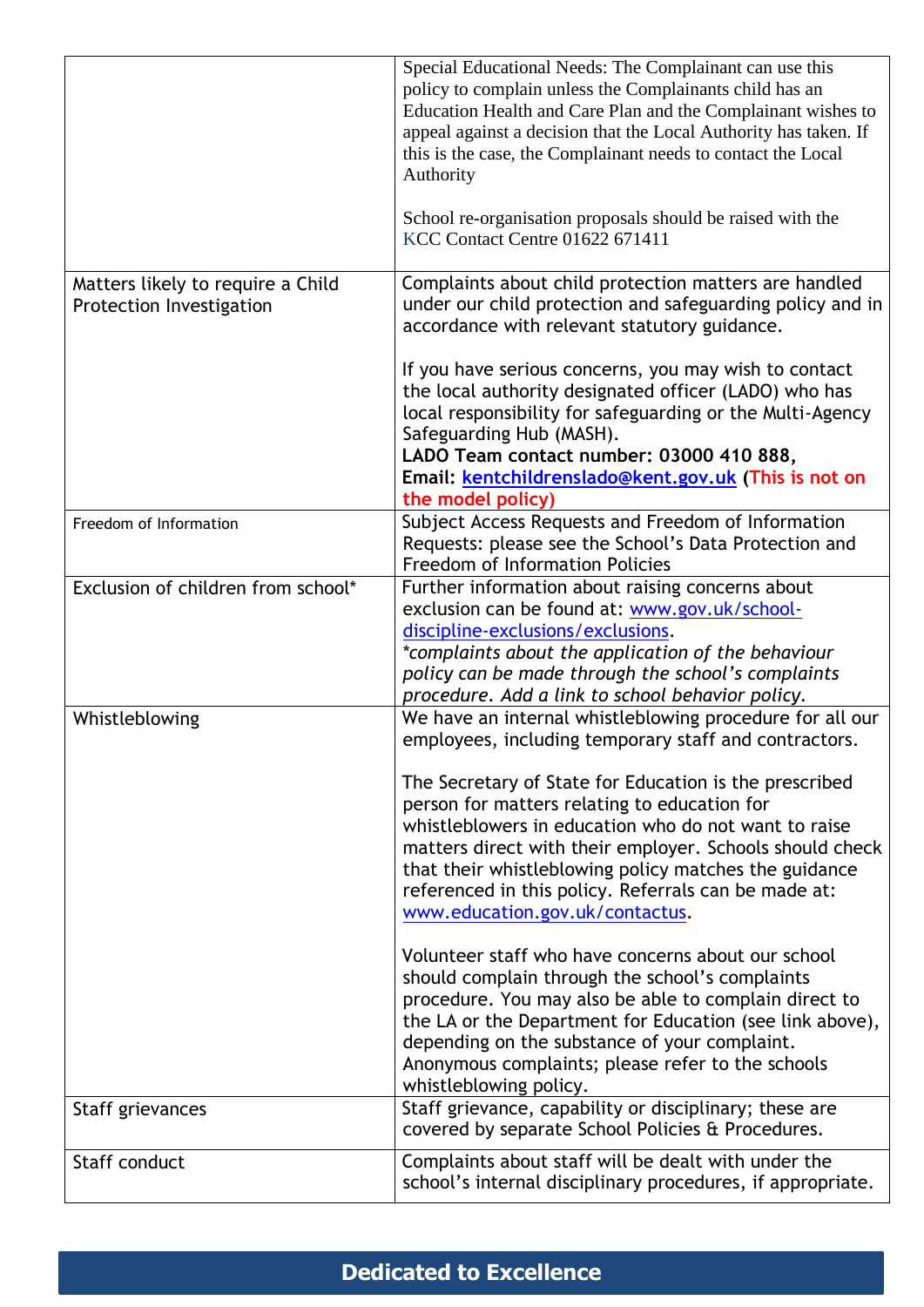|                                                                                                       | Complainants will not be informed of any disciplinary<br>action taken against a staff member as a result of a<br>complaint. However, the complainant will be notified<br>that the matter is being addressed. |
|-------------------------------------------------------------------------------------------------------|--------------------------------------------------------------------------------------------------------------------------------------------------------------------------------------------------------------|
| Complaints about services provided<br>by other providers who may use<br>school premises or facilities | Providers should have their own complaints procedure to<br>deal with complaints about service. Please contact them<br>direct.                                                                                |
| National Curriculum - content                                                                         | Please contact the Department for Education at:<br>www.education.gov.uk/contactus                                                                                                                            |

If other bodies are investigating aspects of the complaint, for example the police, local authority (LA) safeguarding teams or Tribunals, this may impact on our ability to adhere to the timescales within this procedure or result in the procedure being suspended until those public bodies have completed their investigations.

If a complainant commences legal action against Bethersden Primary School in relation to their complaint, we will suspend the complaints procedure in relation to their complaint until those legal proceedings have concluded.

If a complainant contacts Bethersden School again in relation to their complaint, the correspondence may then be viewed as 'serial' or 'persistent' and Bethersden School will not respond but will continue to complete the initial complaints procedure in full. Duplicate complaints

After closing a complaint at the end of the complaints procedure, if the school receive a duplicate complaint from:

- a spouse
- a partner
- a grandparent
- a child

The school will inform the new complainant that the school has already considered that complaint and the local process is complete. The school should advise the new complainant to contact the Department for Education should they be dissatisfied with the school's handling of the original complaint.

Any new aspects to the original complaint will be investigated and dealt with to the full extent of the complaints procedure.

### **8. Resolving complaints**

At each stage in the procedure, Bethersden Primary School wants to resolve the complaint. If appropriate, we will acknowledge that the complaint is upheld in whole or in part. In addition, we may offer one or more of the following:

an explanation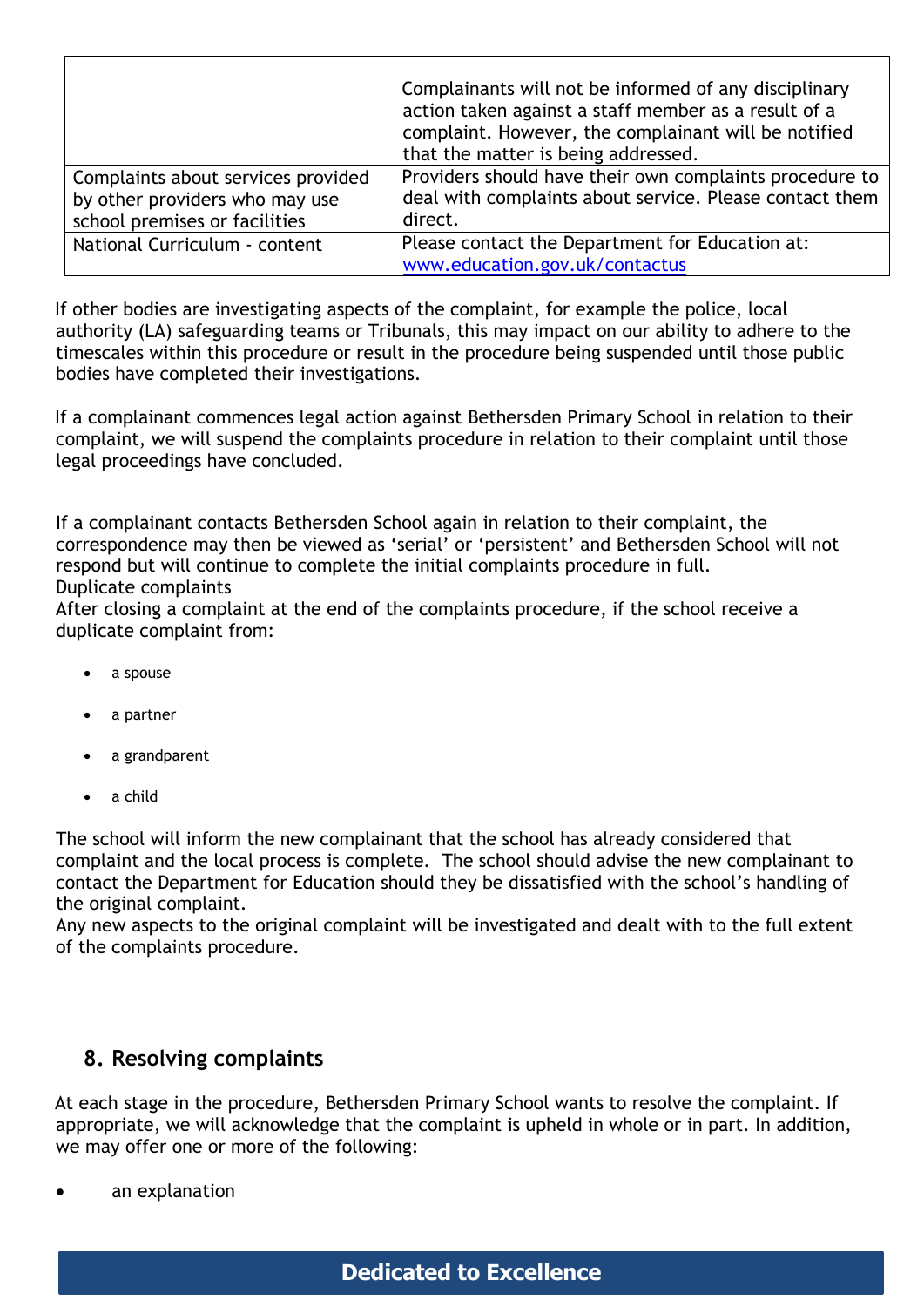- an admission that the situation could have been handled differently or better
- an assurance that we will try to ensure the event complained of will not recur
- an explanation of the steps that have been or will be taken to help ensure that it will not happen again and an indication of the timescales within which any changes will be made
- an undertaking to review school policies in light of the complaint
- an apology.

## **9. Withdrawal of a Complaint**

If a complainant wants to withdraw their complaint, we will ask them to confirm this in writing.

## **Stage 1**

Formal complaints must be made to the Headteacher (unless they are about the Headteacher), via the school office. This may be done in person, in writing (preferably on the Complaint Form including what actions you may feel might resolve the problem at this stage), or by telephone.

The Headteacher will record the date the complaint is received and will acknowledge receipt of the complaint in writing (either by letter or email) within five school days.

Within this response, the Headteacher will seek to clarify the nature of the complaint, ask what remains unresolved and what outcome the complainant would like to see. The Headteacher can consider whether a face to face meeting is the most appropriate way of doing this.

*Note: The Headteacher may delegate the investigation to another member of Bethersden Primary School's Senior Leadership Team but not the decision to be taken.*

During the investigation, the Headteacher (or investigator) will:

- if necessary, interview those involved in the matter and/or those complained of, allowing them to be accompanied if they wish
- keep a written record of any meetings/interviews in relation to their investigation.

At the conclusion of their investigation, the Headteacher will provide a formal written response within ten/twenty school days of the date of receipt of the complaint.

If the Headteacher is unable to meet this deadline, they will provide the complainant with an update and revised response date.

The response will detail any actions taken to investigate the complaint and provide a full explanation of the decision made and the reason(s) for it. Where appropriate, it will include details of actions Bethersden Primary School will take to resolve the complaint.

The Headteacher will advise the complainant of how to escalate their complaint should they remain dissatisfied with the outcome of Stage 1.

If the complaint is about the Headteacher, or a member of the governing body (including the Chair or Vice-Chair), a suitably skilled governor will be appointed to complete all the actions at Stage 1.

Complaints about the Headteacher or member of the governing body must be made to the Clerk, and or the complaints coordinator via the school office.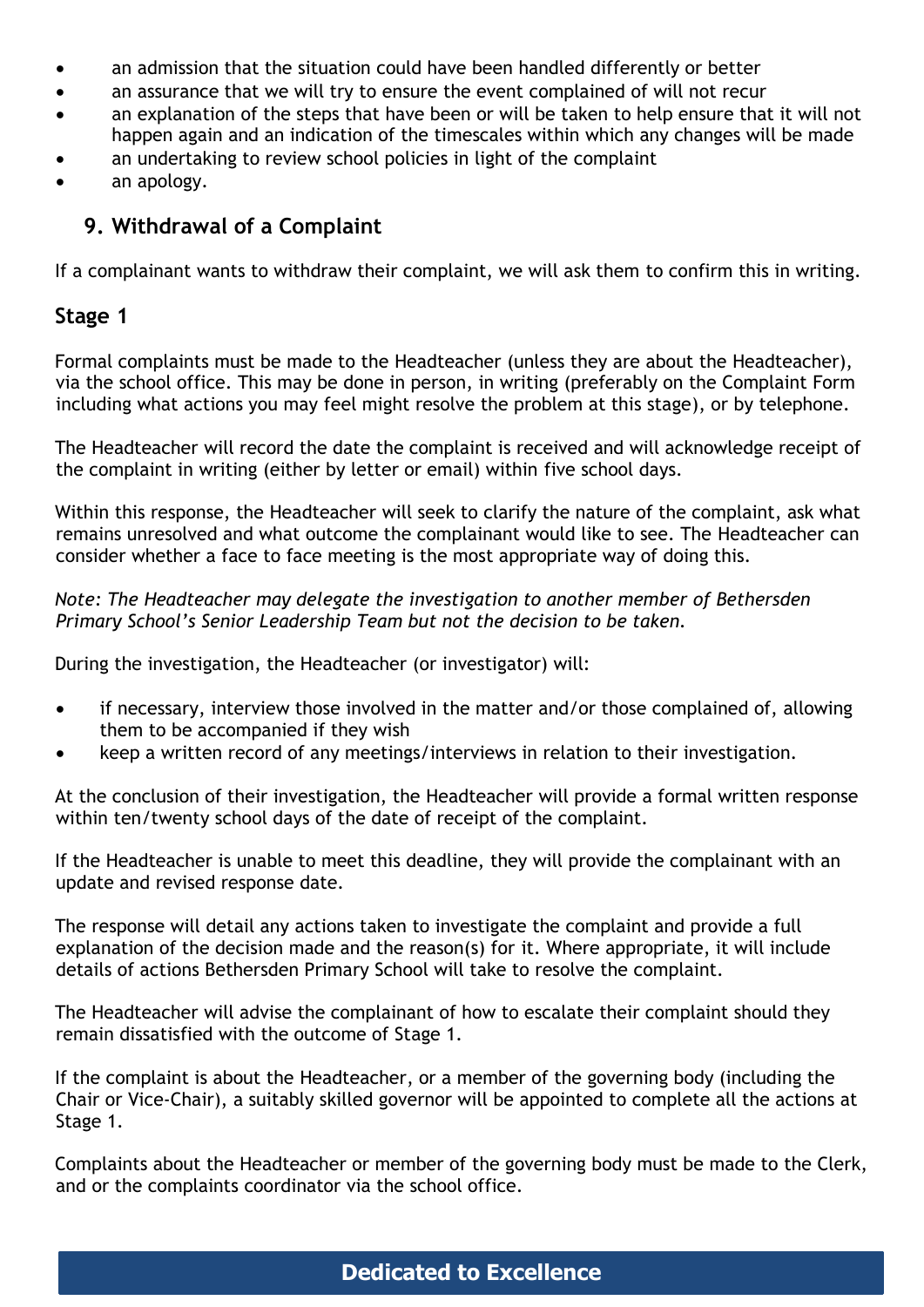If the complaint is:

- jointly about the Chair and Vice Chair or
- the entire governing body or
- the majority of the governing body

Stage 1 will be considered by a suitably skilled and impartial member of the Governing Body or if there are no suitably skilled and impartial members it could be considered by an independent investigator appointed by the clerk on behalf of the governing body or depending on the nature of the complaint and in the case of a school with a Church Foundation support could be sought by the Diocese to provide an impartial investigator. At the conclusion of their investigation, the chosen investigating body will provide a formal written response to the complainant & Governing Body.

## **Stage 2**

If the complainant is dissatisfied with the outcome at Stage 1 and wishes to take the matter further, they can escalate the complaint to Stage 2 – a meeting with members of the governing body's complaints committee, which will be formed of the first three, impartial, governors available. This is the final stage of the complaints procedure.

A request to escalate to Stage 2 must be made to the Clerk and or complaints coordinator, via the school office, within five school days of receipt of the Stage 1 response.

The Clerk & or the complaints coordinator will record the date the complaint is received and acknowledge receipt of the complaint in writing (either by letter or email) within five school days.

Requests received outside of this time frame will only be considered if exceptional circumstances apply.

The Clerk will write to the complainant to inform them of the date of the meeting. They will aim to convene a meeting within twenty school days of receipt of the Stage 2 request. If this is not possible, the Clerk will provide an anticipated date and keep the complainant informed.

If the complainant rejects the offer of three proposed dates, without good reason, the Clerk will decide when to hold the meeting. It will then proceed in the complainant's absence on the basis of written submissions from both parties.

The complaints committee will consist of at least three governors with no prior involvement or knowledge of the complaint. Prior to the meeting, they will decide amongst themselves who will act as the Chair of the Complaints Committee. If there are fewer than three governors from Bethersden Primary School available, the Clerk will source any additional, independent governors through another local maintained school, local governing board members, or governors & trustees from within academies or multi academy trusts, or associate member of another governing body.

Alternatively, an entirely independent committee may be convened to hear the complaint at Stage 2. Complainants can request an independent complaints committee if they believe there is likely to be bias in the proceedings. Complainants should provide the clerk with evidence of bias in support of their request. The decision remains with the governing body and schools could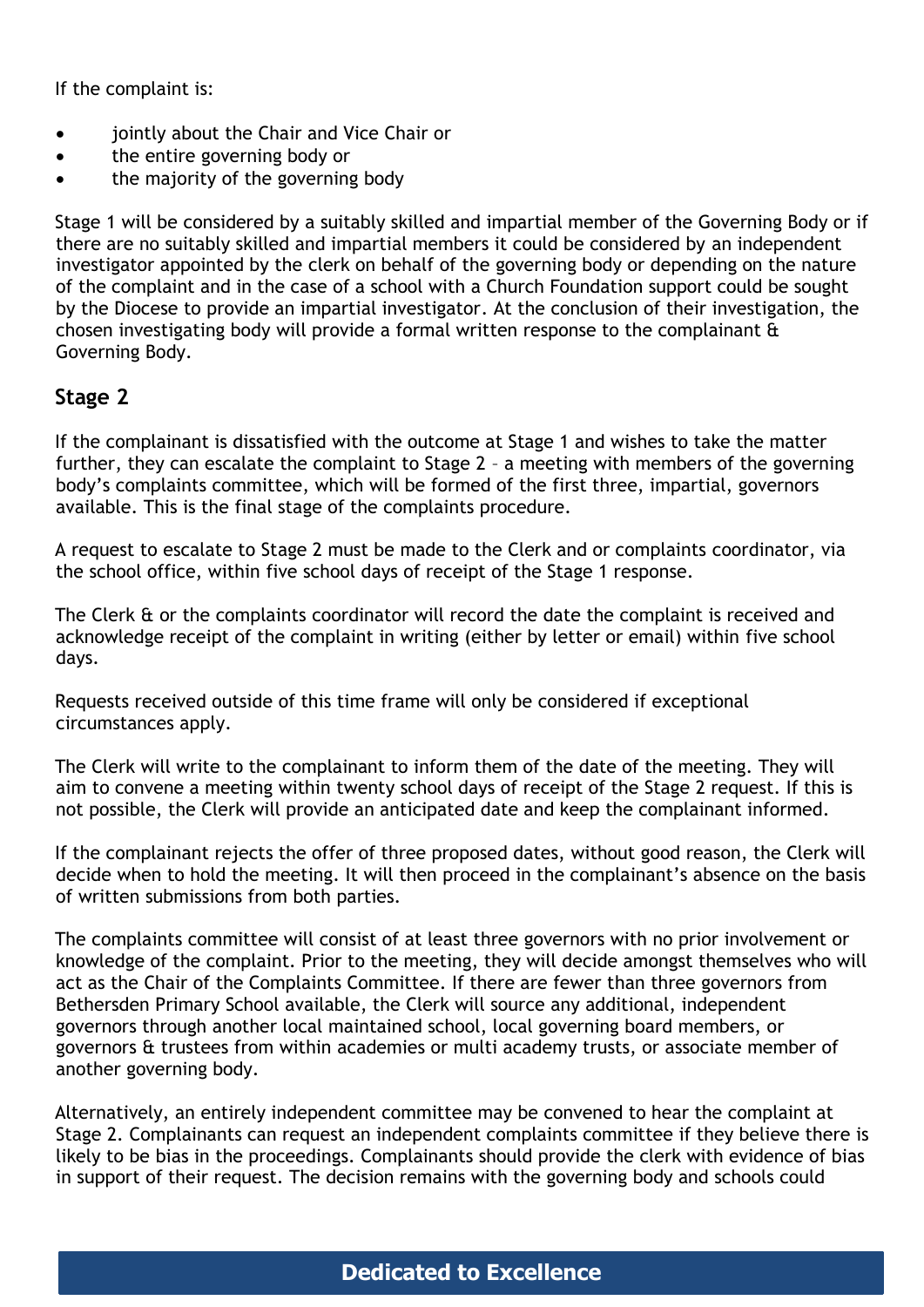make reference to this by inserting the following sentence in the final policy;- 'The governing body will err on the side of caution if the appearance of bias may be sufficient to taint any decision reached'.

If the committee is convening following rejection of three proposed dates without good reason the complaint will proceed on the basis of written submissions from both parties but in making their decision they will be sensitive to the complainant's needs.

When the complainant attends the meeting, they may bring someone along to provide support. This can be a relative or friend. The Department for Education recommend that neither the complainant nor the school bring legal representation. These committees are not a form of legal proceedings. The aim of the governors committee should be:

- reconciliation
- to put right things that may have gone wrong

The Department for Education recognises there may be occasions when legal representation is appropriate for instance, if a school employee is called as a witness in a complaint meeting, they may wish to be supported by union and/or legal representation.

*Note: Complaints about staff conduct will not generally be handled under this complaints procedure. Complainants will be advised that any staff conduct complaints will be considered under staff disciplinary procedures, if appropriate, but outcomes will not be shared with them.*  Representatives from the media are not permitted to attend.

At least < 10 > school days before the meeting, the Clerk will:

confirm and notify the complainant of the date, time and venue of the meeting, ensuring that, if the complainant is invited, the dates are convenient to all parties and that the venue and proceedings are accessible

request copies of any further written material to be submitted to the committee at least < 7 > school days before the meeting.

Any written material will be circulated to all parties at least < 5 > school days before the date of the meeting. The committee will not normally accept, as evidence, recordings of conversations that were obtained covertly and without the informed consent of all parties being recorded.

The committee will also not review any new complaints at this stage or consider evidence unrelated to the initial complaint to be included. New complaints must be dealt with from Stage 1 of the procedure.

The meeting will be held in private. Electronic recordings of meetings or conversations are not normally permitted unless a complainant's own disability or special needs require it. Prior knowledge and consent of all parties attending must be sought before meetings or conversations take place. Consent will be recorded in any minutes taken. Schools are data controllers in their own right and have the discretion via their policies to decide for themselves whether to allow complainants to record meetings, if it's not required for the purposes of a reasonable adjustment.

The committee will consider the complaint and all the evidence presented. The committee can:

uphold the complaint in whole or in part

dismiss the complaint in whole or in part.

If the complaint is upheld in whole or in part, the committee will:

decide on the appropriate action to be taken to resolve the complaint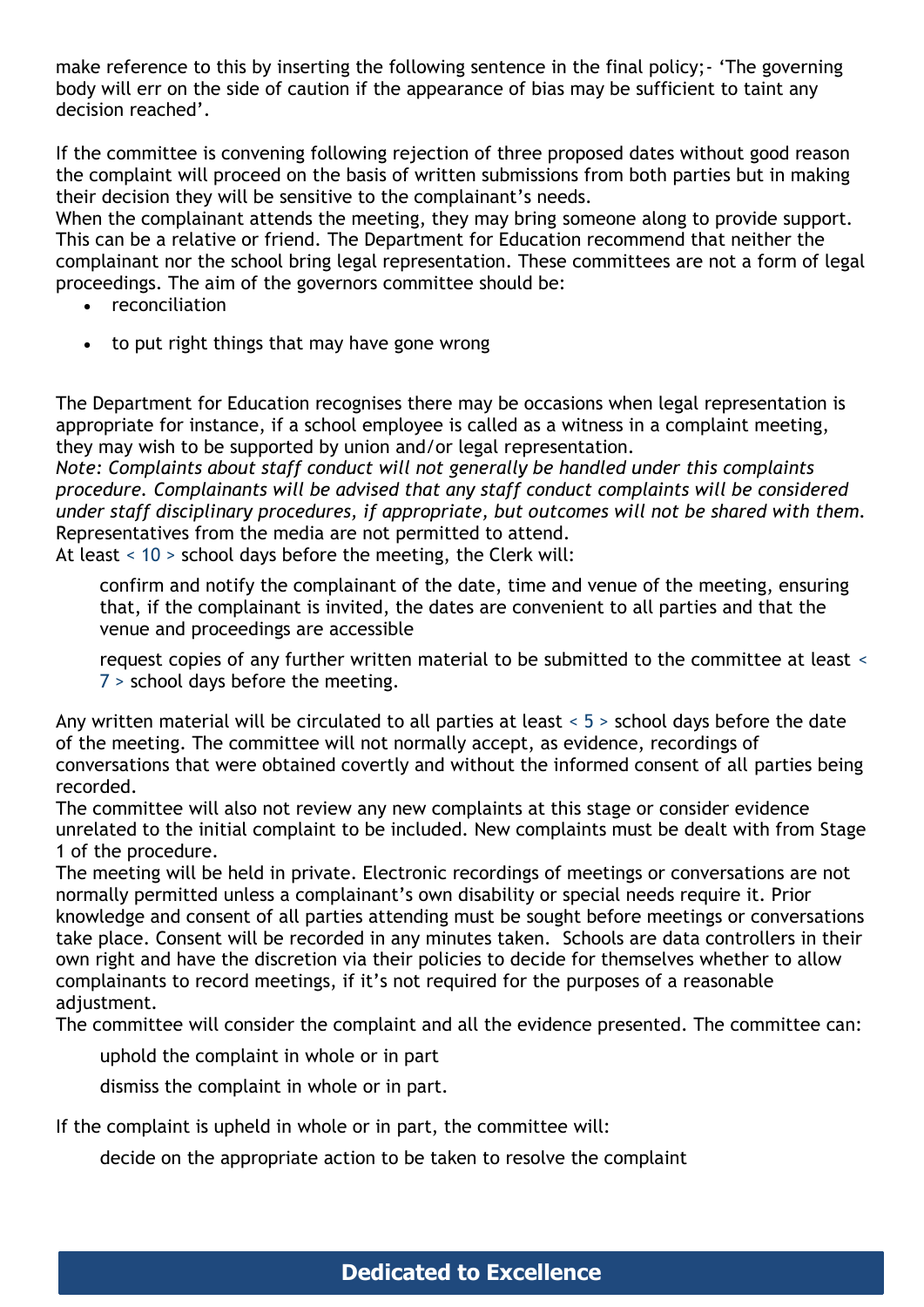where appropriate, recommend changes to the school's systems or procedures to prevent similar issues in the future.

The Chair of the Committee will provide the complainant and Bethersden Primary School with a full explanation of their decision and the reason(s) for it, in writing, within  $\leq 15$  > school days. The letter to the complainant will include details of how to contact the Department for Education if they are dissatisfied with the way their complaint has been handled by Bethersden Primary School along with copies of the minutes.

If the complaint is:

- jointly about the Chair and Vice Chair or
- the entire governing body or
- the majority of the governing body

Stage 2 will be heard by a committee of independent governors convened by the clerk from either impartial members of the GB or from another local maintained school, local governing board members and governors/trustees from within academies or multi academy trusts (academy governors should seek guidance and understanding from the clerk on the different legislative framework that may need to be taken into consideration during the complaint's hearing at the appeal stage), an associate member of another governing body or from an entirely independent committee. The committee will consider the complaint and all the evidence presented. The committee can:

uphold the complaint in whole or in part

dismiss the complaint in whole or in part.

If the complaint is upheld in whole or in part, the committee will:

decide on the appropriate action to be taken to resolve the complaint

where appropriate, recommend changes to systems or procedures to prevent similar issues in the future.

The Chair of the Committee will provide the complainant and Bethersden Primary School with a full explanation of their decision and the reason(s) for it, in writing, within  $\leq 15$  > school days. The letter to the complainant will include details of how to contact the Department for Education if they are dissatisfied with the way their complaint has been handled by Bethersden Primary School along with copies of the minutes.

# **Complaint campaigns**

Occasionally, you may become the focus of a campaign and receive large volumes of complaints:

- all based on the same subject
- from complainants unconnected with the school

Following an internal investigation into the subject matter by the Senior Leadership Team the school will respond either by:

- sending a template response to all complainants or
- publishing a single response on the school's website

If complainants in this case remain dissatisfied they may refer to the "Next Steps" at the end of this policy.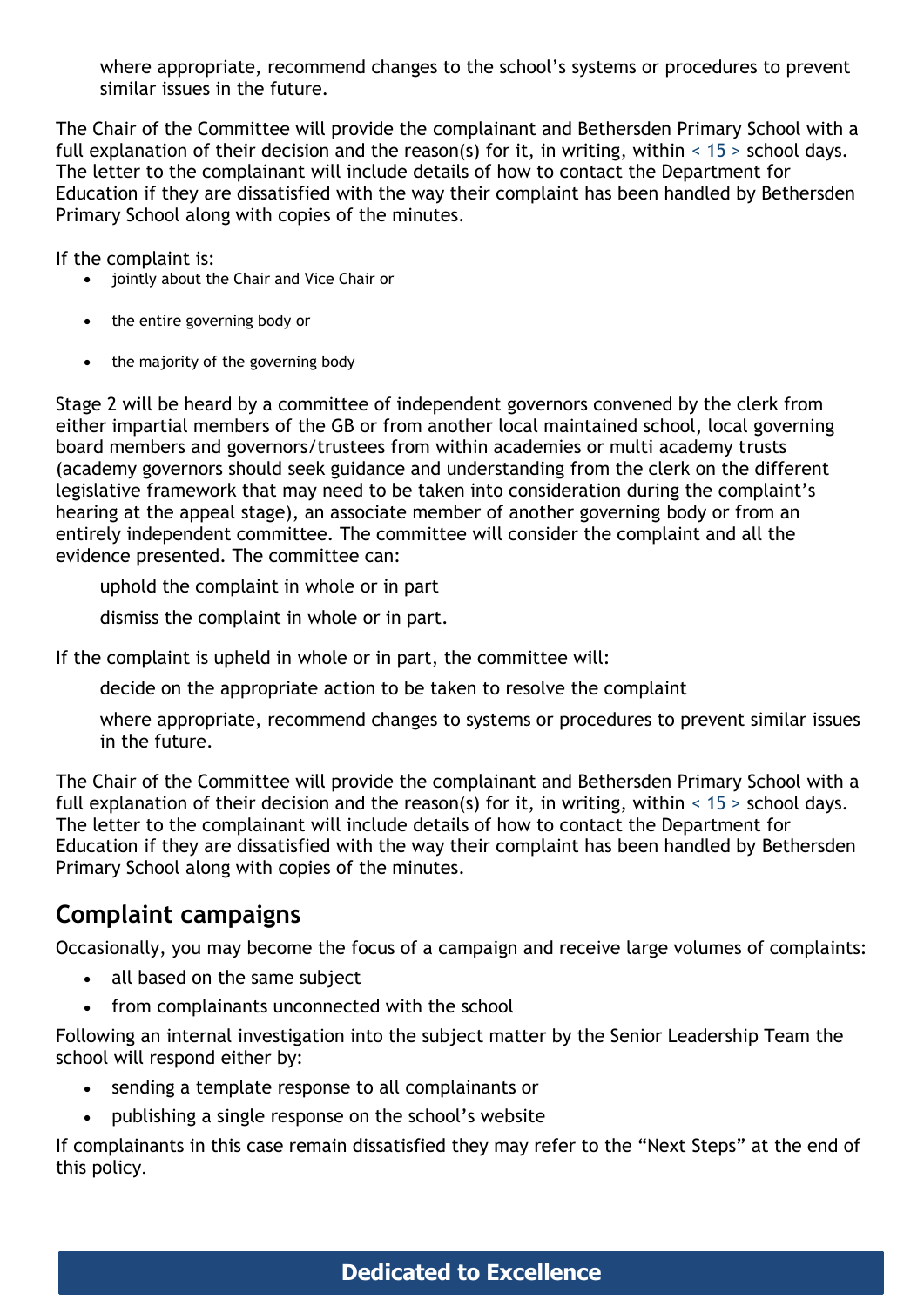The committee will decide whether to deal with the complaint by inviting parties to a meeting or through written representations, but in making their decision they will be sensitive to the complainant's needs.

If the complainant is invited to attend the meeting, they may bring someone along to provide support. This can be a relative or friend. Generally, we do not encourage either party to bring legal representatives to the committee meeting. However, there may be occasions when legal representation is appropriate.

For instance, if a school employee is called as a witness in a complaint meeting, they may wish to be supported by union and/or legal representation.

*Note: Complaints about staff conduct will not generally be handled under this complaints procedure. Complainants will be advised that any staff conduct complaints will be considered under staff disciplinary procedures, if appropriate, but outcomes will not be shared with them.* 

Representatives from the media are not permitted to attend.

At least ten school days before the meeting, the Clerk will:

- confirm and notify the complainant of the date, time and venue of the meeting, ensuring that, if the complainant is invited, the dates are convenient to all parties and that the venue and proceedings are accessible
- request copies of any further written material to be submitted to the committee at least five school days before the meeting.

Any written material will be circulated to all parties at least five school days before the date of the meeting. The committee will not normally accept, as evidence, recordings of conversations that were obtained covertly and without the informed consent of all parties being recorded.

The committee will also not review any new complaints at this stage or consider evidence unrelated to the initial complaint to be included. New complaints must be dealt with from Stage 1 of the procedure.

The meeting will be held in private. Electronic recordings of meetings or conversations are not normally permitted unless a complainant's own disability or special needs require it. Prior knowledge and consent of all parties attending must be sought before meetings or conversations take place. Consent will be recorded in any minutes taken.

The committee will consider the complaint and all the evidence presented. The committee can:

- uphold the complaint in whole or in part
- dismiss the complaint in whole or in part

If the complaint is upheld in whole or in part, the committee will:

- decide on the appropriate action to be taken to resolve the complaint
- where appropriate, recommend changes to the school's systems or procedures to prevent similar issues in the future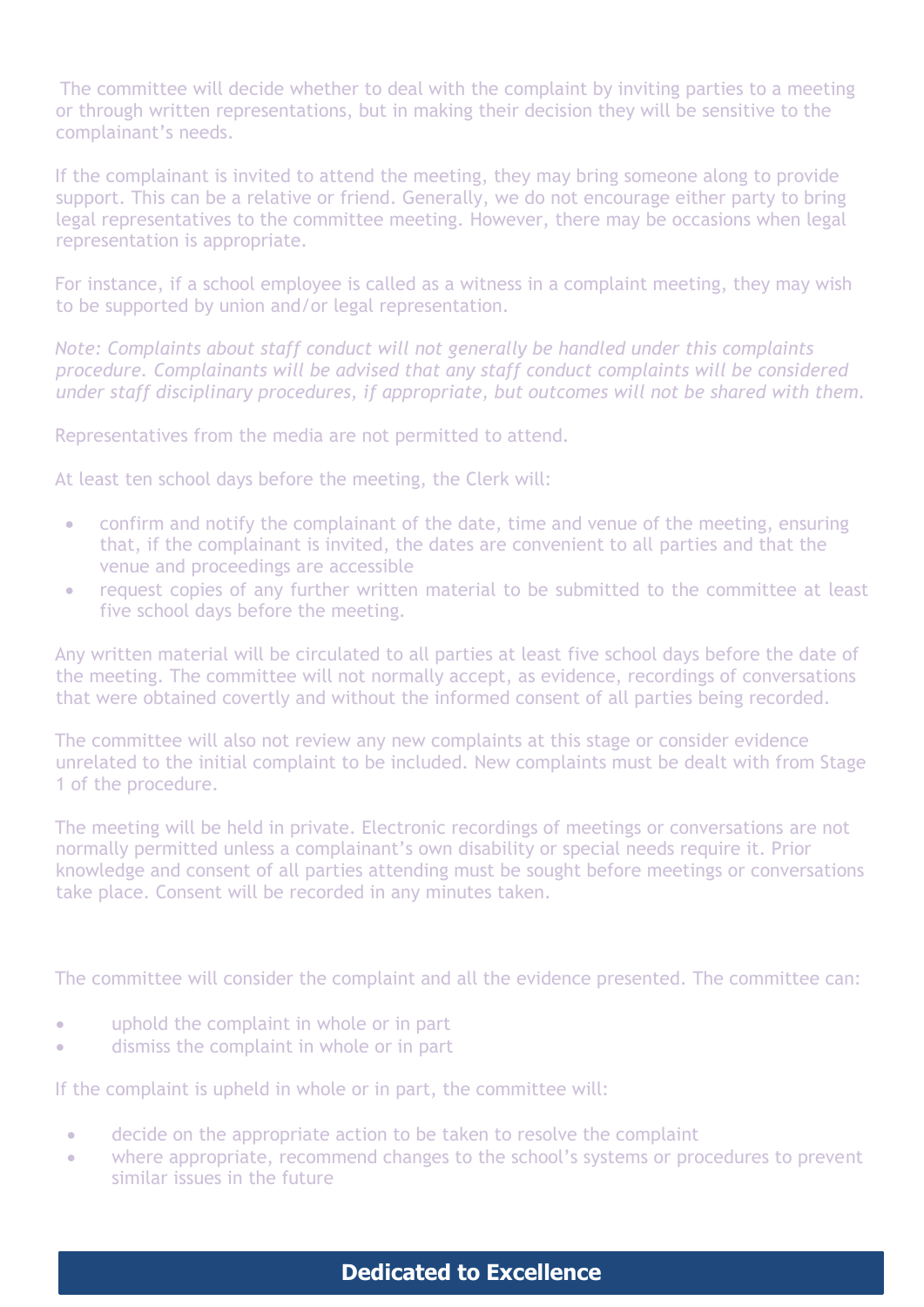The Chair of the Committee will provide the complainant and Bethersden Primary School with a full explanation of their decision and the reason(s) for it, in writing, within ten school days.

The letter to the complainant will include details of how to contact the Department for Education if they are dissatisfied with the way their complaint has been handled by Bethersden Primary School.

If the complaint is:

- jointly about the Chair and Vice Chair or
- the entire governing body or
- the majority of the governing body

Stage 2 will be heard by a committee of independent, co-opted governors.

The response will detail any actions taken to investigate the complaint and provide a full explanation of the decision made and the reason(s) for it. Where appropriate, it will include details of actions Bethersden Primary School will take to resolve the complaint.

The response will also advise the complainant of how to escalate their complaint should they remain dissatisfied.

#### This is in our policy but does not appear in the model policy

#### **10. Next Steps**

If the complainant believes the school did not handle their complaint in accordance with the published complaints procedure or they acted unlawfully or unreasonably in the exercise of their duties under education law, they can contact the Department for Education after they have completed Stage 2.

The Department for Education will not normally reinvestigate the substance of complaints or overturn any decisions made by Bethersden Primary School. They will consider whether Bethersden Primary School has adhered to education legislation and any statutory policies connected with the complaint.

The complainant can refer their complaint to the Department for Education online at: [www.education.gov.uk/contactus,](http://www.education.gov.uk/contactus) by telephone on: 0370 000 2288 or by writing to:

Department for Education Piccadilly Gate Store Street Manchester M1 2WD.

### **Policy for managing serial and unreasonable complaints**

Bethersden Primary School is committed to dealing with all complaints fairly and impartially, and to providing a high quality service to those who complain. Anyone has the right to raise a new complaint at any time. We will not normally limit the contact complainants have with the school. However, we do not expect our staff to tolerate unacceptable behaviour and will take action to protect staff from that behaviour, including that which is abusive, offensive or threatening.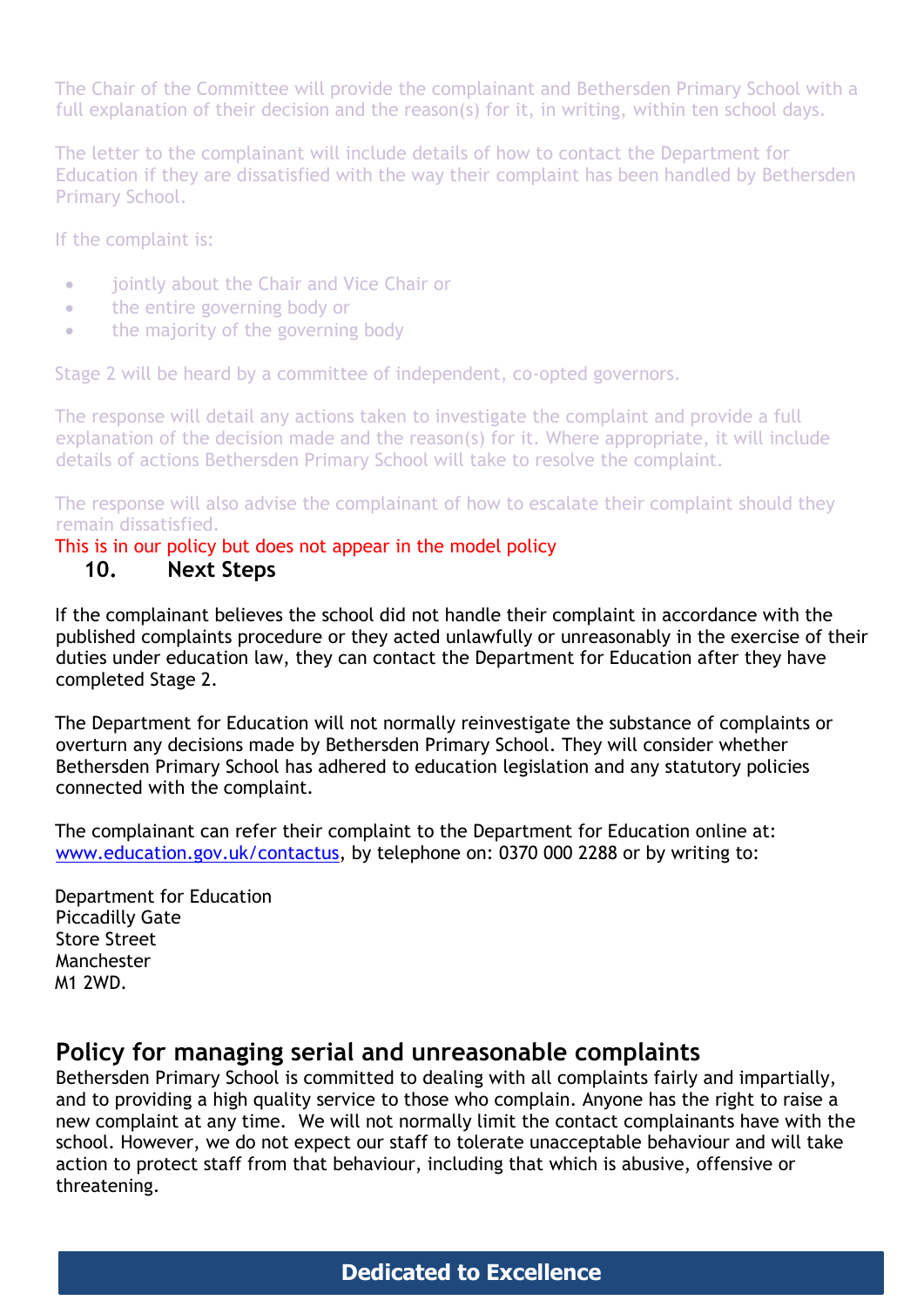The school defines unreasonable complaints as '*those who, because of the frequency or nature of their contact with the school, hinder our consideration of their or other people's complaints*'.

#### **Examples: A complaint may be regarded as unreasonable when the person making the complaint:**

refuses to articulate their complaint or specify the grounds of a complaint or the outcomes sought by raising the complaint, despite offers of assistance; refuses to co-operate with the complaints investigation process while still wishing

their complaint to be resolved;

refuses to accept that certain issues are not within the scope of a complaints procedure;

insists on the complaint being dealt with in ways which are incompatible with the adopted complaints procedure or with good practice;

introduces trivial or irrelevant information which the complainant expects to be taken into account and commented on, or raises large numbers of detailed but unimportant questions, and insists they are fully answered, often immediately and to their own timescales;

makes unjustified complaints about staff who are trying to deal with the issues, and seeks to have them replaced;

changes the basis of the complaint as the investigation proceeds;

repeatedly makes the same complaint (despite previous investigations or responses concluding that the complaint is groundless or has been addressed);

refuses to accept the findings of the investigation into that complaint where the school's complaint procedure has been fully and properly implemented and completed including referral to the Department for Education;

seeks an unrealistic outcome;

Makes excessive demands on school time by frequent, lengthy, complicated and stressful contact with staff regarding the complaint in person, in writing, by email and by telephone while the complaint is being dealt with.

#### **A complaint may also be considered unreasonable if the person making the complaint does so either face-to-face, by telephone or in writing or electronically**:-

maliciously;

aggressively;

using threats, intimidation or violence;

using abusive, offensive or discriminatory language;

knowing it to be false;

using falsified information;

Publishing unacceptable information in a variety of media such as in social media websites and newspapers.

Complainants should limit the numbers of communications with a school while a complaint is being progressed. It is not helpful if repeated correspondence is sent (either by letter, phone, email or text) as it could delay the outcome being reached.

Whenever possible, the Headteacher or Chair of Governors will discuss any concerns with the complainant informally before applying an 'unreasonable' marking including suggesting that the complainant asks a third party to act on their behalf such as the local Citizen' Advice. If the behaviour continues, the Headteacher will write to the complainant explaining that their behaviour is unreasonable and asking them to change it. For complainants who excessively contact the school causing a significant level of disruption, we may specify methods of communication (such as restrict the complaint to a single point of contact via an email address) and limit the number of contacts in a communication plan. This will usually be reviewed after 6 months.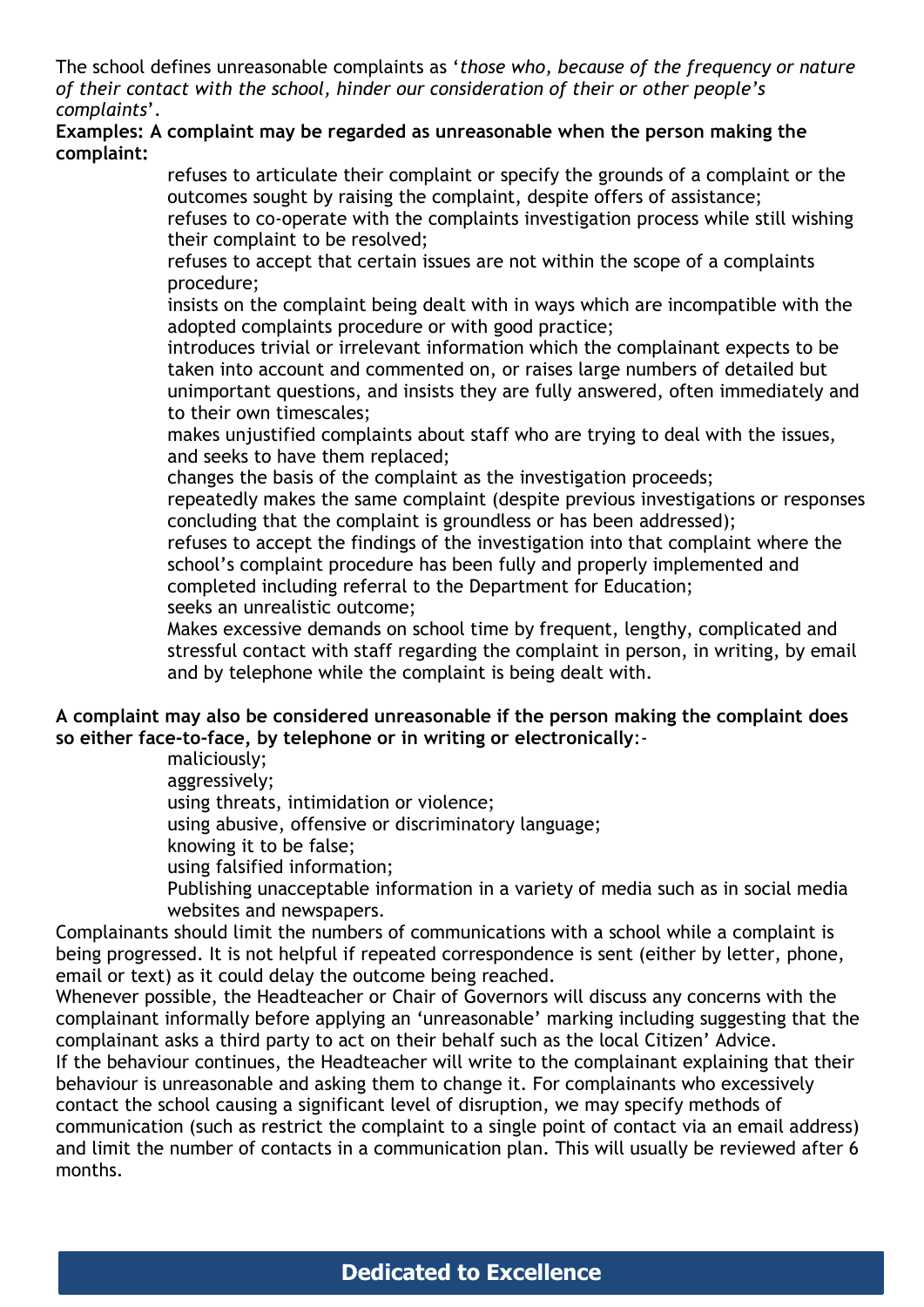In response to any serious incident of harassment, aggression or violence, the concerns and actions taken will be put in writing immediately (including the decision to stop responding) and the police informed. This may include barring an individual from school premises.

## **Barring from the School Premises**

Although fulfilling a public function, Schools are private places. The public has no automatic right of entry. Schools will therefore act to ensure they remain a safe place for pupils, staff and other members of their community.

If an individual's behaviour is a cause for concern, a school can ask him/her to leave school premises. In serious cases, the Headteacher or the local authority can notify them in writing that their implied licence to be on school premises has been temporarily revoked subject to any representations that the person may wish to make. Schools should always give that person the opportunity to formally express their views on the decision to bar in writing. Anyone wishing to complain about being barred can do so, by letter or email, to the Chair of Governors. The decision to bar should then be reviewed, taking into account any representations and either confirmed or lifted. If the decision is confirmed the person should be notified in writing, explaining how long the bar will be in place and when the decision will be reviewed, usually after 6 months.

Complaints about barring cannot be escalated to the Department for Education. Once the school's own complaints procedure has been completed, the only remaining avenue of appeal is through the Courts; independent legal advice must therefore be sought.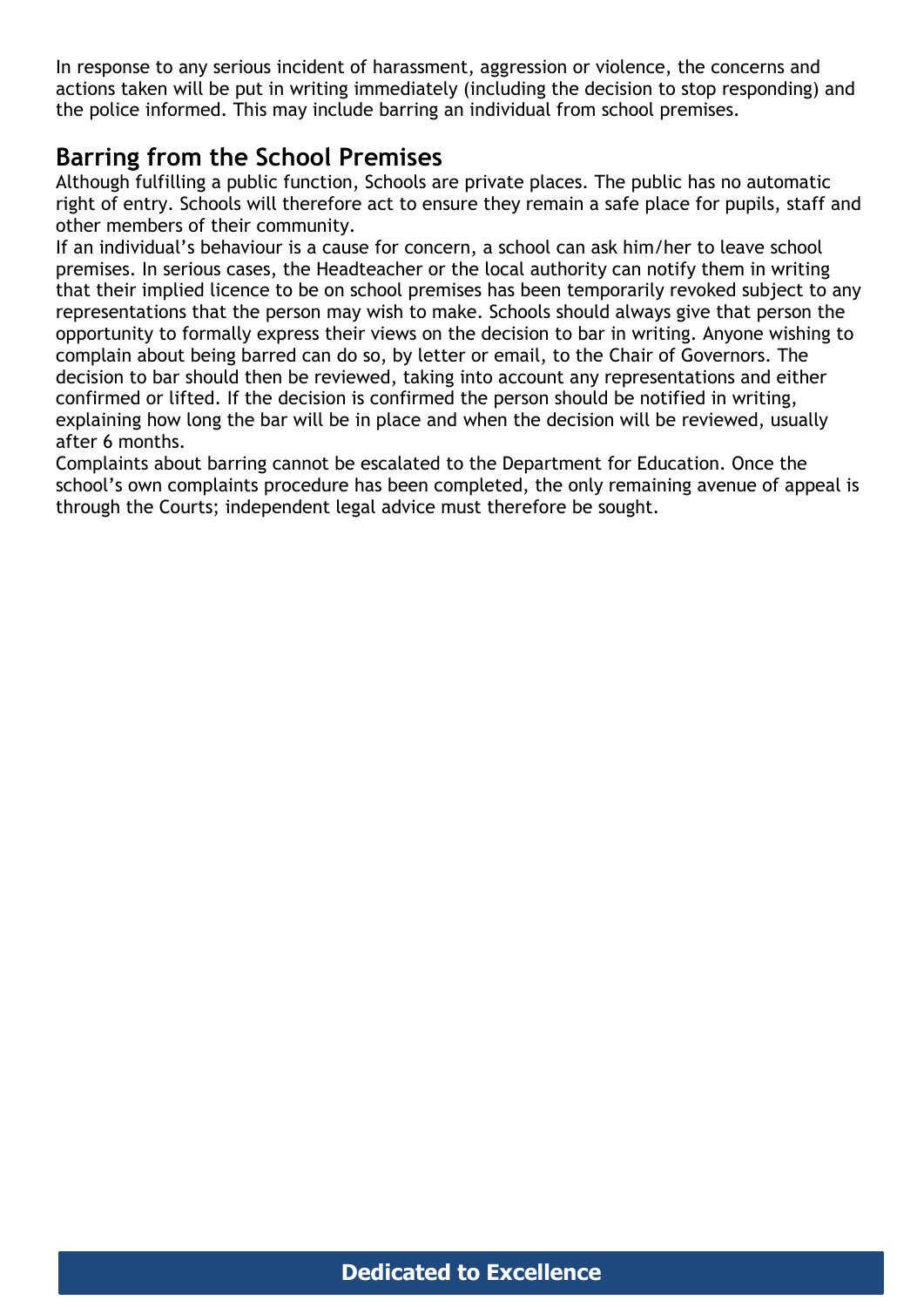Concern Form Please complete and return to <Name> (*either class teacher/form tutor/head of year/headteacher / school to delete as appropriate*) who will acknowledge receipt and explain what action will be taken.

**Your name:**

**Pupil's name (if relevant):**

**Your relationship to the pupil (if relevant):**

**Address:** 

**Postcode:**

**Day time telephone number:**

**Evening telephone number:**

**Please give details of your concern, including whether you have spoken to anybody at the school about it.**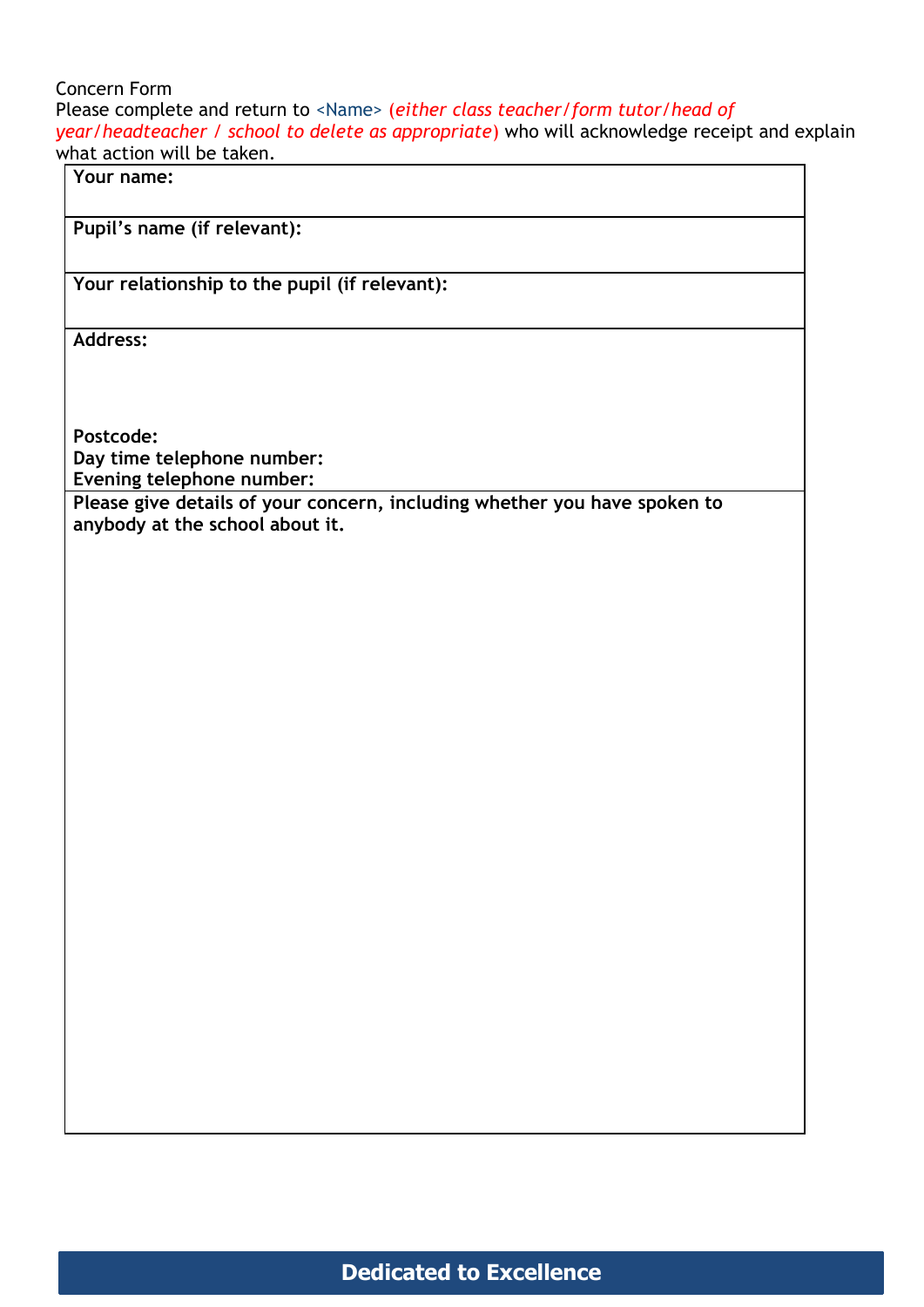| What actions do you feel might resolve the problem at this stage? |  |  |
|-------------------------------------------------------------------|--|--|
|                                                                   |  |  |
|                                                                   |  |  |
|                                                                   |  |  |
|                                                                   |  |  |
|                                                                   |  |  |
|                                                                   |  |  |
|                                                                   |  |  |
|                                                                   |  |  |
|                                                                   |  |  |
|                                                                   |  |  |
|                                                                   |  |  |
|                                                                   |  |  |
| Signature:                                                        |  |  |
| Date:                                                             |  |  |
|                                                                   |  |  |
| <b>Official use</b>                                               |  |  |
| Date acknowledgement sent:                                        |  |  |
| By who:                                                           |  |  |
|                                                                   |  |  |
| Concern referred to:                                              |  |  |
|                                                                   |  |  |
|                                                                   |  |  |
| Date:                                                             |  |  |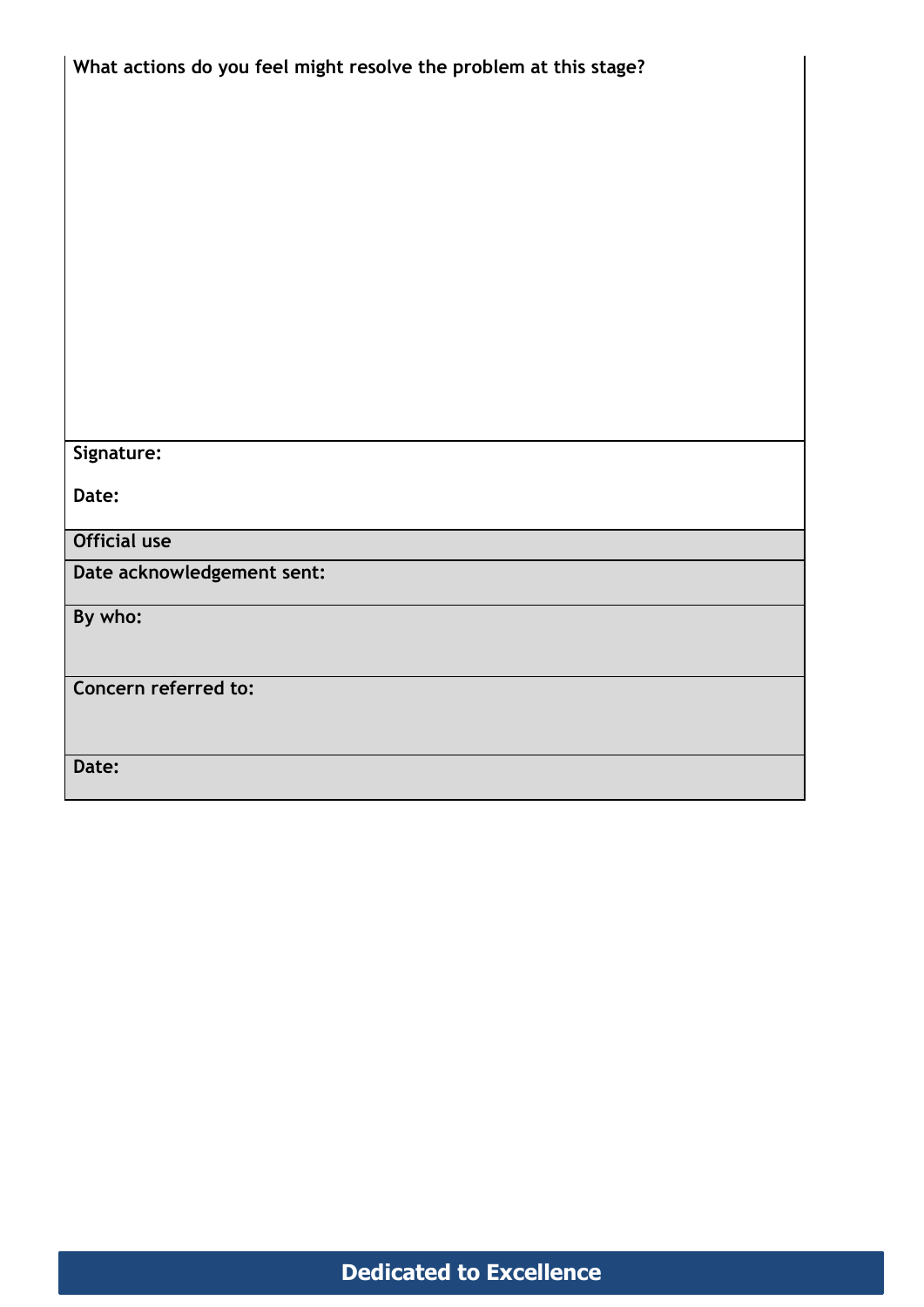# **Complaint Form**

Please complete and return to Mr. Stuart Gawthorpe who will acknowledge receipt and explain what action will be taken.

| Your name:                                                                                                                                                                                                |  |
|-----------------------------------------------------------------------------------------------------------------------------------------------------------------------------------------------------------|--|
| Pupil's name (if relevant):                                                                                                                                                                               |  |
| Your relationship to the pupil (if relevant):                                                                                                                                                             |  |
| <b>Address:</b><br>Postcode:<br>Day time telephone number:<br>Evening telephone number:<br>Please give details of your complaint, including whether you have spoken to anybody at<br>the school about it. |  |
|                                                                                                                                                                                                           |  |
|                                                                                                                                                                                                           |  |
|                                                                                                                                                                                                           |  |
|                                                                                                                                                                                                           |  |
|                                                                                                                                                                                                           |  |
|                                                                                                                                                                                                           |  |
|                                                                                                                                                                                                           |  |
|                                                                                                                                                                                                           |  |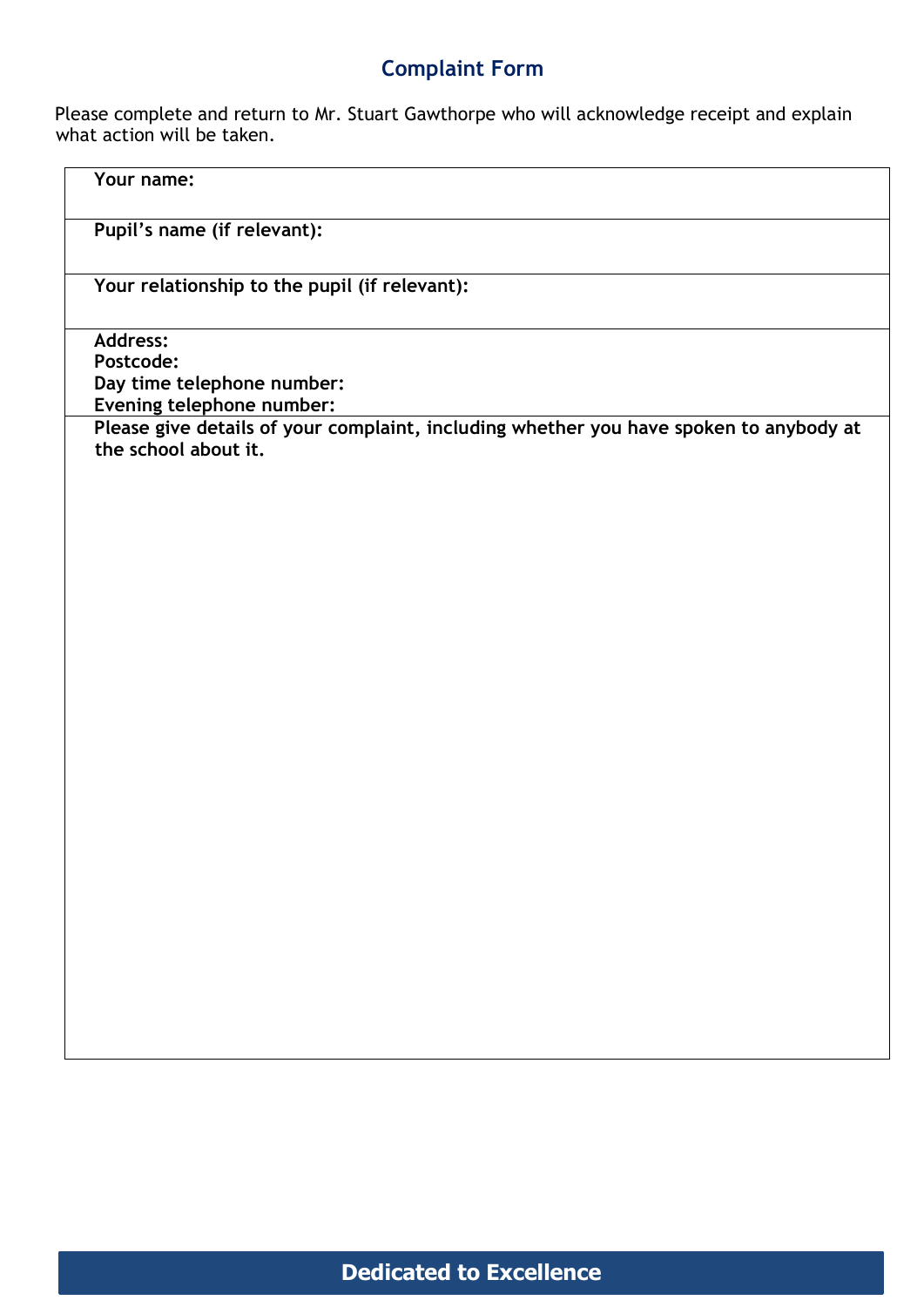| What actions do you feel might resolve the problem at this stage? |
|-------------------------------------------------------------------|
|                                                                   |
|                                                                   |
|                                                                   |
|                                                                   |
|                                                                   |
|                                                                   |
|                                                                   |
|                                                                   |
|                                                                   |
|                                                                   |
|                                                                   |
|                                                                   |
|                                                                   |
|                                                                   |
|                                                                   |
| Are you attaching any paperwork? If so, please give details.      |
|                                                                   |
|                                                                   |
|                                                                   |
|                                                                   |
|                                                                   |
|                                                                   |
|                                                                   |
|                                                                   |
|                                                                   |
|                                                                   |
|                                                                   |
|                                                                   |
| Signature:                                                        |
|                                                                   |
| Date:                                                             |
| <b>Official use</b>                                               |
|                                                                   |
| Date acknowledgement sent:                                        |
|                                                                   |
| By who:                                                           |
|                                                                   |
|                                                                   |
| <b>Complaint referred to:</b>                                     |
|                                                                   |
|                                                                   |
| Date:                                                             |
|                                                                   |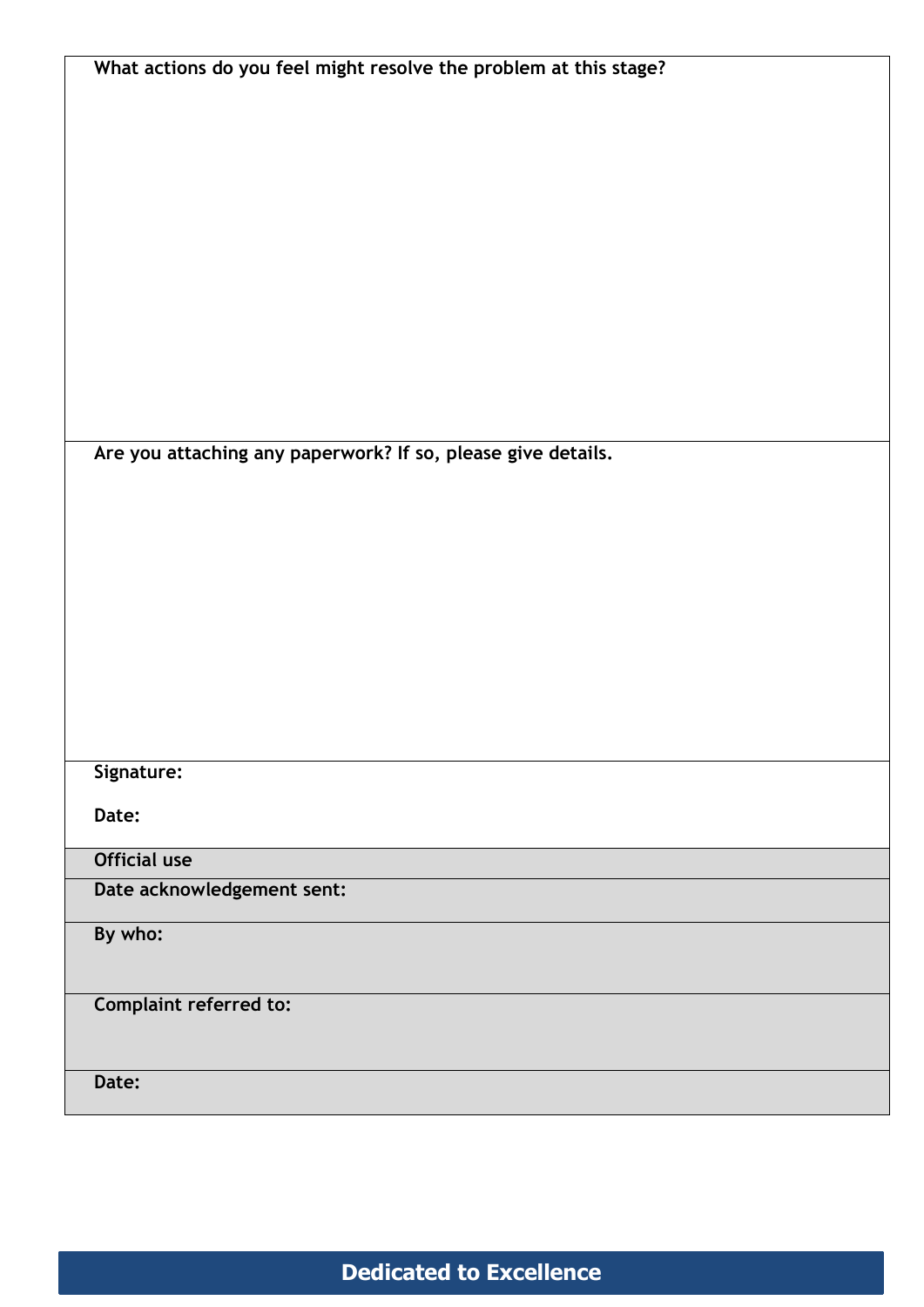## **Roles and Responsibilities**

#### **Complainant**

The complainant will receive a more effective response to the complaint if they:

- explain the complaint in full as early as possible
- co-operate with the school in seeking a solution to the complaint
- respond promptly to requests for information or meetings or in agreeing the details of the complaint
- ask for assistance as needed
- treat all those involved in the complaint with respect
- refrain from publicising or discussing the details of their complaint on social media and respect confidentiality as failure to do so may impact on the investigation process.

#### **Investigator**

The investigator's role is to establish the facts relevant to the complaint by:

- providing a comprehensive, open, transparent and fair consideration of the complaint through:
	- sensitive and thorough interviewing of the complainant to establish what has happened and who has been involved
	- interviewing staff and children/young people and other people relevant to the complaint
	- consideration of records and other relevant information
	- analysing information
- liaising with the complainant and the complaints co-ordinator as appropriate to clarify what the complainant feels would put things right.

The investigator should:

- conduct interviews with an open mind and be prepared to persist in the questioning
- keep notes of interviews or arrange for an independent note taker to record minutes of the meeting
- ensure that any papers produced during the investigation are kept securely pending any appeal
- be mindful of the timescales to respond
- prepare a comprehensive report for the Headteacher or complaints committee that sets out the facts, identifies solutions and recommends courses of action to resolve problems.

The Headteacher or complaints committee will then determine whether to uphold or dismiss the complaint and communicate that decision to the complainant, providing the appropriate escalation details.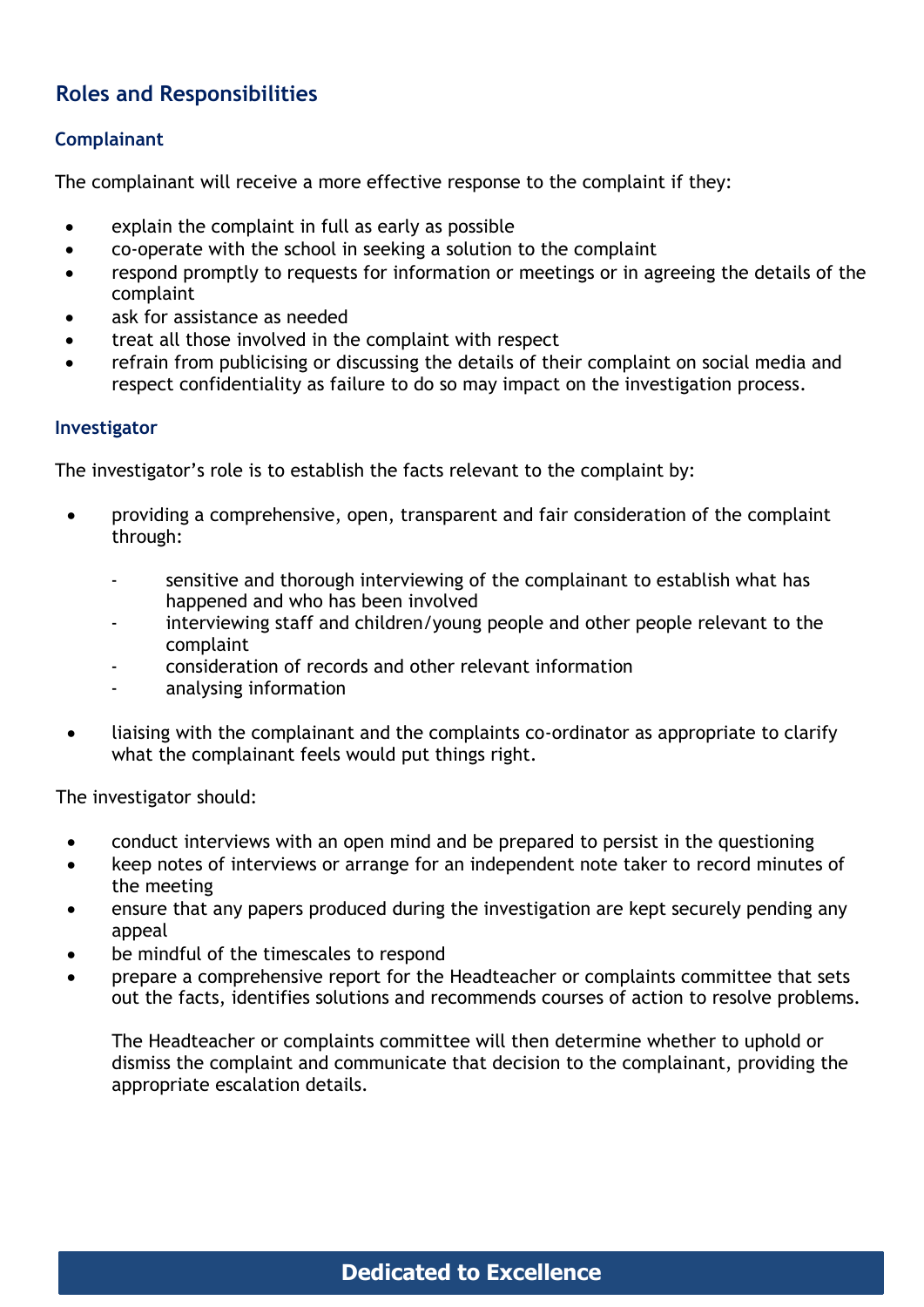#### **Complaints Co-ordinator**

The complaints coordinator (if you are using a complaints coordinator this could be the Headteacher / clerk or other staff member providing administrative support) should:

- ensure that the complainant is fully updated at each stage of the procedure
- liaise with staff members, Headteacher, Chair of Governors, Clerk and LAs (if
	- appropriate) to ensure the smooth running of the complaints procedure
- be aware of issues regarding:
	- sharing third party information
	- additional support. This may be needed by complainants when making a complaint including interpretation support or where the complainant is a child or young person
- keep records

#### **Clerk to the Governing Body**

The Clerk is the contact point for the complainant and the committee and should:

- ensure that all people involved in the complaint procedure are aware of their legal rights and duties, including any under legislation relating to school complaints, education law, the Equality Act 2010, the Freedom of Information Act 2000, the Data Protection Act (DPA) 2018 and the General Data Protection Regulations (GDPR)
- set the date, time and venue of the meeting, ensuring that the dates are convenient to all parties (if they are invited to attend) and that the venue and proceedings are accessible
- collate any written material relevant to the complaint (for example; stage 1 paperwork, school and complainant submissions) and send it to the parties in advance of the meeting within an agreed timescale
- record the proceedings
- circulate the minutes of the meeting
- notify all parties of the committee's decision

#### **Committee Chair**

The committee's chair, who is nominated in advance of the complaint meeting, should ensure that:

- both parties are asked (via the Clerk) to provide any additional information relating to the complaint by a specified date in advance of the meeting
- the meeting is conducted in an informal manner, is not adversarial, and that, if all parties are invited to attend, everyone is treated with respect and courtesy
- complainants who may not be used to speaking at such a meeting are put at ease. This is particularly important if the complainant is a child/young person
- the remit of the committee is explained to the complainant
- written material is seen by everyone in attendance, provided it does not breach confidentiality or any individual's rights to privacy under the DPA 2018 or GDPR

If a new issue arises it would be useful to give everyone the opportunity to consider and comment upon it; this may require a short adjournment of the meeting